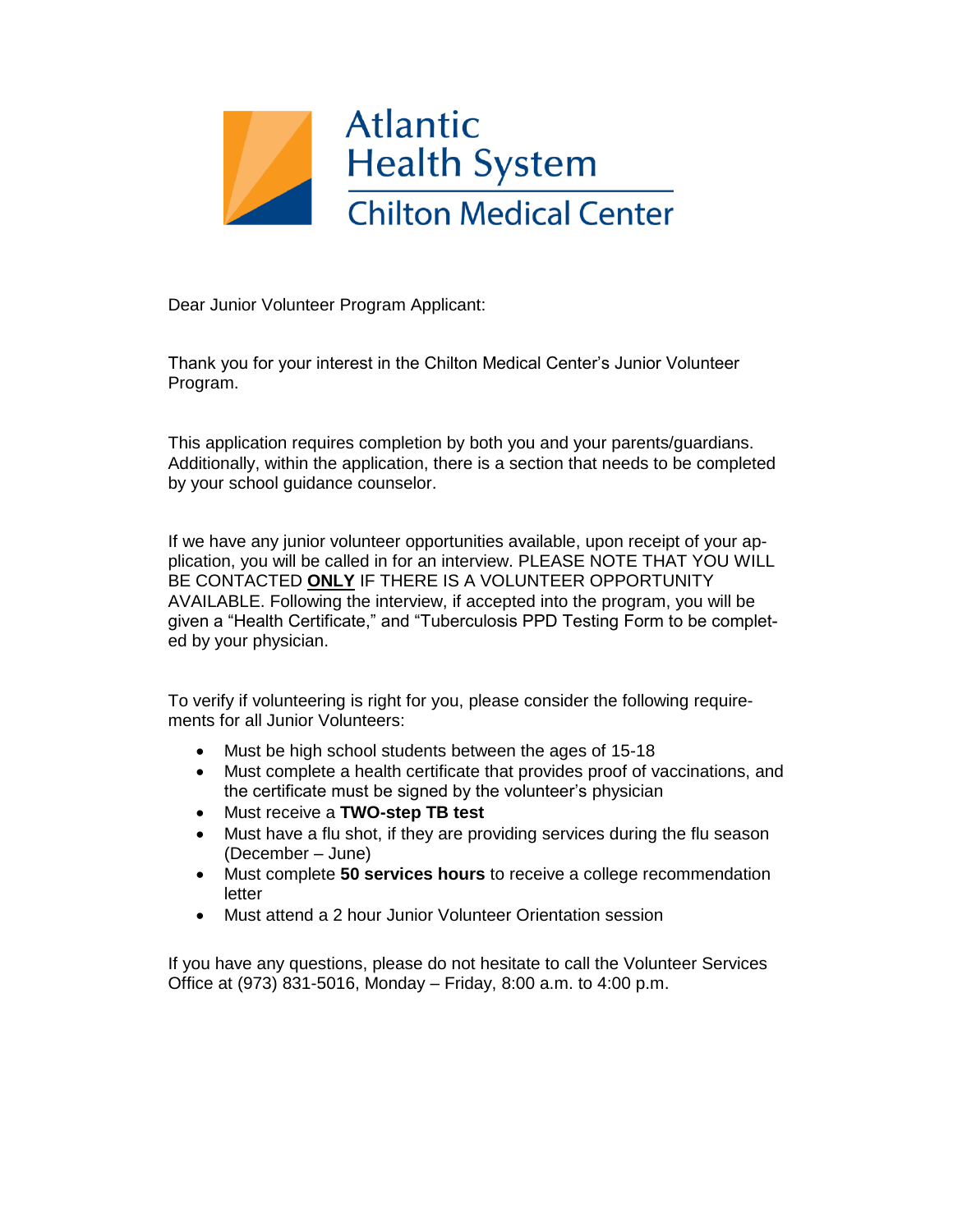

**APPLICATION FOR**

Health System JUNIOR VOLUNTEER SERVICE

**Chilton Medical Center** 

**Atlantic** 

97 West Parkway, Pompton Plains, NJ 07444 973.831.5016 email: chiltonvolunteer@atlantichealth.org

| [PLEASE PRINT THROUGHOUT]                                                |                                                             |                                                                                                                                                                                                                                                                                   |
|--------------------------------------------------------------------------|-------------------------------------------------------------|-----------------------------------------------------------------------------------------------------------------------------------------------------------------------------------------------------------------------------------------------------------------------------------|
|                                                                          |                                                             |                                                                                                                                                                                                                                                                                   |
|                                                                          |                                                             |                                                                                                                                                                                                                                                                                   |
|                                                                          |                                                             |                                                                                                                                                                                                                                                                                   |
|                                                                          |                                                             | Student's Email Address: Student & Student & Student & Student & Student's Email Address:                                                                                                                                                                                         |
|                                                                          |                                                             | Age ___________ Date of birth _________________ Male/Female(circle) Social Security_______________________                                                                                                                                                                        |
|                                                                          |                                                             |                                                                                                                                                                                                                                                                                   |
|                                                                          |                                                             | Grade [CIRCLE ONE] 9 10 11 12 Graduation year ______ Career interest _______________________________                                                                                                                                                                              |
|                                                                          |                                                             |                                                                                                                                                                                                                                                                                   |
| prohibit you from becoming a volunteer)                                  |                                                             | Have you ever pled guilty, no contest (no lo contender) or been convicted of a crime which has not been expunged, annulled, sealed,<br>pardoned, or statutorily eradicated by the Court? (Before you answer, please note that a conviction or plea of guilty will not necessarily |
| NO VES NO                                                                |                                                             |                                                                                                                                                                                                                                                                                   |
|                                                                          | <u> 1989 - Johann Stoff, amerikansk politiker (d. 1989)</u> | If yes, please describe the nature of the crime, the date of the conviction and completion of any sentence and any subsequent rehabilitation.                                                                                                                                     |
|                                                                          |                                                             |                                                                                                                                                                                                                                                                                   |
| IN CASE OF EMERGENCY:                                                    |                                                             |                                                                                                                                                                                                                                                                                   |
|                                                                          |                                                             |                                                                                                                                                                                                                                                                                   |
|                                                                          |                                                             |                                                                                                                                                                                                                                                                                   |
| IN YOUR OWN WORDS PLEASE TELL US IN A 50-WORD PARAGRAPH YOUR REASONS FOR |                                                             |                                                                                                                                                                                                                                                                                   |

**WANTING TO BECOME A CHILTON JR. VOLUNTEER (must be printed legibly)**

## **VOLUNTEER AGREEMENT**

**I understand that, as a volunteer, I must abide by the rules and regulations of Chilton Medical Center including the dress code and will be willing to serve at least three hours weekly in whatever service I am assigned. I agree to donate a minimum of 50 hours of service before I receive a letter or recommendation. I understand and agree that once I sign in for my shift I may not leave the hospital until the shift is over without the approval of a parent/guardian or the Coordinator of Volunteer Services. Once I leave the hospital grounds, I understand that the hospital will not be held responsible for me.**

**\_\_\_\_\_\_\_\_\_\_\_\_\_\_\_\_\_\_\_\_\_\_\_\_\_\_\_\_\_\_\_\_\_\_\_\_\_\_\_\_\_\_\_\_\_\_\_\_\_\_\_\_\_\_\_\_\_\_\_\_\_\_\_\_\_\_\_\_\_\_\_\_\_\_\_\_\_\_\_\_\_\_\_\_\_\_\_**

**\_\_\_\_\_\_\_\_\_\_\_\_\_\_\_\_\_\_\_\_\_\_\_\_\_\_\_\_\_\_\_\_\_\_\_\_\_\_\_\_\_\_\_\_\_\_\_\_\_\_\_\_\_\_\_\_\_\_\_\_\_\_\_\_\_\_\_\_\_\_\_\_\_\_\_\_\_\_\_\_\_\_\_\_\_\_\_**

**\_\_\_\_\_\_\_\_\_\_\_\_\_\_\_\_\_\_\_\_\_\_\_\_\_\_\_\_\_\_\_\_\_\_\_\_\_\_\_\_\_\_\_\_\_\_\_\_\_\_\_\_\_\_\_\_\_\_\_\_\_\_\_\_\_\_\_\_\_\_\_\_\_\_\_\_\_\_\_\_\_\_\_\_\_\_\_**

**Date: \_\_\_\_\_\_\_\_\_\_\_\_\_\_\_\_\_\_\_\_ Applicant's signature \_\_\_\_\_\_\_\_\_\_\_\_\_\_\_\_\_\_\_\_\_\_\_\_\_\_\_\_\_\_\_\_\_\_\_\_\_\_\_\_\_\_\_\_\_\_\_\_\_**